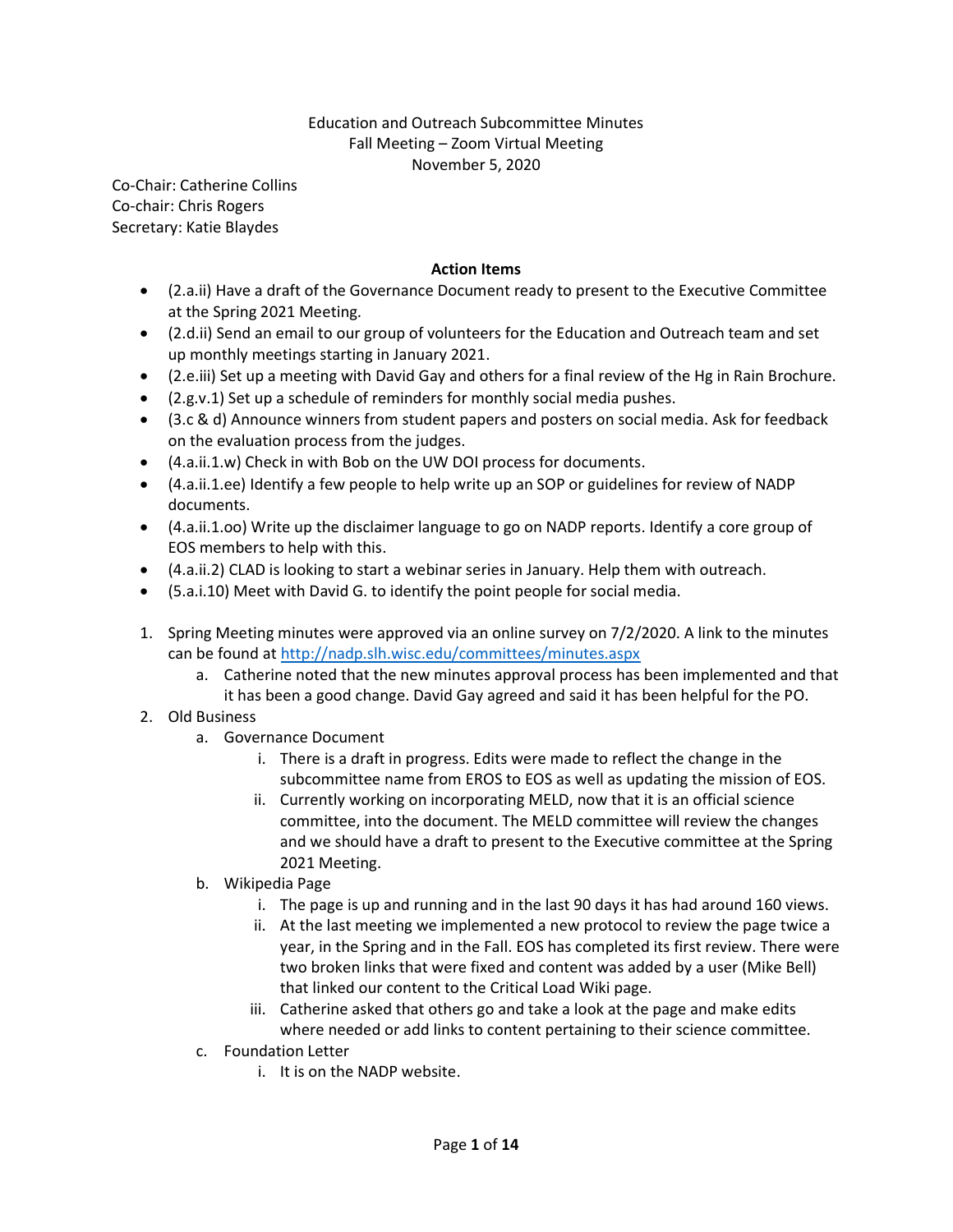- ii. One of our goals was to reach out to folks with a formal letter asking for donations, but due to Covid the EOS leadership team decided it would be best to put this item on hold.
- iii. Once the Covid situation stabilizes a little more we plan to pick this back up and direct our focus on the recipients of this letter.
- d. Education and Outreach
	- i. We have a team of volunteers.
	- ii. Catherine will be sending out an email soon to our team to start working on the learning modules. Looking to start it up after the first of the year and continue with monthly meetings.
- e. Mercury in the Rain Brochure
	- i. We identified an Ad Hoc committee for the review.
	- ii. The latest version of the brochure went out to the Ad Hoc committee about a month ago. Colleen, Rick, and Colin from MELD along with Kristi Morris, Doug Burns, Mark Olson, David Schmeltz, and Beth Boyer will be reviewing the document and providing their comments.
	- iii. We're looking to have the document returned by November  $19<sup>th</sup>$  and then we'll go back to David Gay, the original author, and work through the revision and address the comments.
	- iv. Chris opened it up for any general comments or feedback from the MELD committee or volunteers on the Ad Hoc committee. He asked David Gay if he had received any feedback from any of the reviewers.
		- 1. David stated that he had not, other than Mark Olson saying he thinks it's ready to go. David's happy to address whatever is needed.
		- 2. Chris noted that they still have a couple of weeks to review it and then we'll get back together and go over it. He commented that it looks good and thinks we should have it done by the spring.
		- 3. Kristi Morris added that this was not an agenda item in MELD and this would be something that they tackled after the meeting.
- f. AMoN Brochure
	- i. We were looking to update the 2017 maps, but otherwise it's complete.
	- ii. Chris asked Bob Larson if there are any plans to update the brochure or if we could remove this from our action items.
		- 1. David Gay replied saying that he and Mark O. talked about it this morning and agreed that the only thing it needed is updating the maps and that's an easy update.
		- 2. Bob replied saying the first map is done and the second one he'll have to create because he'll have to combine two different maps. He will get it to us.
- g. Social Media
	- i. Katie gave an update on NADP's social media use.
	- ii. We currently have accounts on Facebook, Twitter, and LinkedIn.
	- iii. Guidelines for posts:
		- 1. Photo, video, or presentation
			- 2. Web link
			- 3. 1 paragraph (2-4 sentences) and/or 144 characters
			- 4. Screen shot of a post in other media
	- iv. Approval Process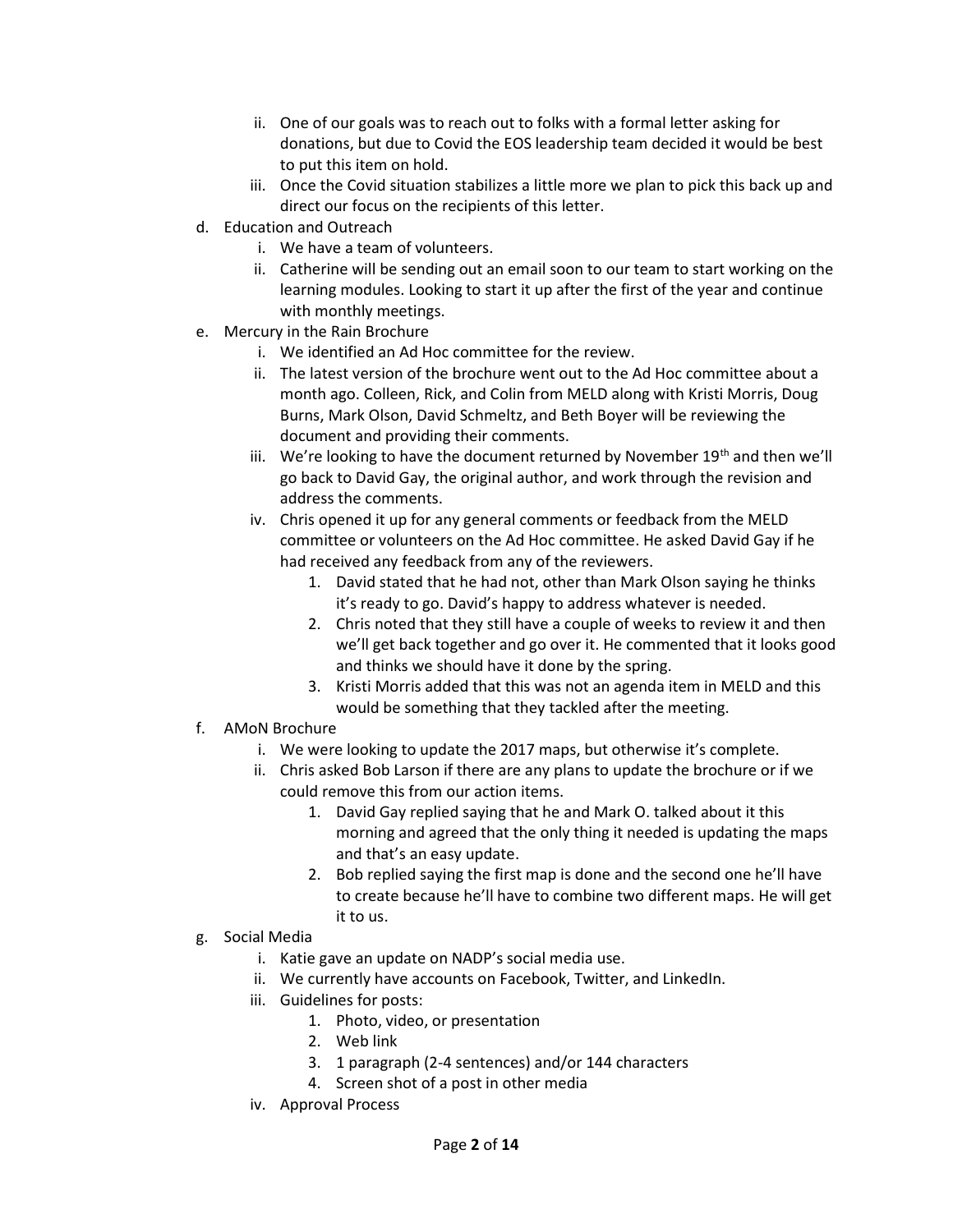- 1. Posts for monthly release send to EOS for review and EOS will forward it onto the PO.
- 2. Posts for immediate release send to the contacts at the PO.
- v. The monthly social media push out plan was shown with the edits incorporated from the previous meeting. The plan will be sent out to the committee chairs shortly following this week's meeting.
	- 1. Committee chairs will be sent a reminder 5-6 weeks prior to their scheduled month for content and will be asked to send it back 2 weeks before we want it posted.
- vi. Katie shared how you can spread the word about NADP by giving updates on the amount of followers on each of the social media accounts.
	- 1. Facebook has 273 followers, Twitter 134 followers, and LinkedIn has 28 members.
	- 2. Katie emphasized the way to gain visibility and have a social media presence is to like and share the posts, otherwise the only people seeing the posts are those who are already affiliated with NADP.
- vii. A social media post from the Great Smoky Mountains National Park was shared. In the post the park was celebrating the TN11 site turning 40 and highlighted the NADP program. The pictures shown were of a Brook trout, their native species of trout which is sensitive to acidic streams and Air Resource Specialist Jim Renfro. They also listed the NADP webpage for additional information.
	- 1. These are the type of posts we like to see!
	- 2. Katie stated that another way to gain visibility is to tag other environmental pages in our posts.
	- 3. Share, share, share!
- h. Web Page
	- i. UW-Madison is leading the efforts on this in converting the webpage into a mobile friendly design and EOS is here to help.
- 3. Fall 2020 Science Symposium Student Papers and Posters
	- a. A panel of judges evaluated 9 papers and 10 posters.
	- b. There were a couple of glitches due to the symposium being held virtually, so the judges are still working on the evaluations, but they should be completed by next week.
	- c. The winners will be announced on social media.
	- d. Judges will be convened for feedback on the evaluation process.
- 4. Committee Updates
	- a. CLAD Mike Bell
		- i. He commented that it's really great to see where EOS is going with outreach.
		- ii. They have 2 main reports that they want to figure out what the process is for publishing and making them official.
			- 1. The first is critical load exceedance summaries, which is a reoccurring document. Similar to the TDep maps where it's using newest TDep information to show where exceedances of critical loads are that are in the National Critical Load database. Mike asked with something like this, where it's reoccurring, does it need to go through an internal review process or can it be passed through and posted online? What is the standard process?
				- a. Catherine replied, EOS would be willing to help. We would not get into technical content, but we would make sure it's readable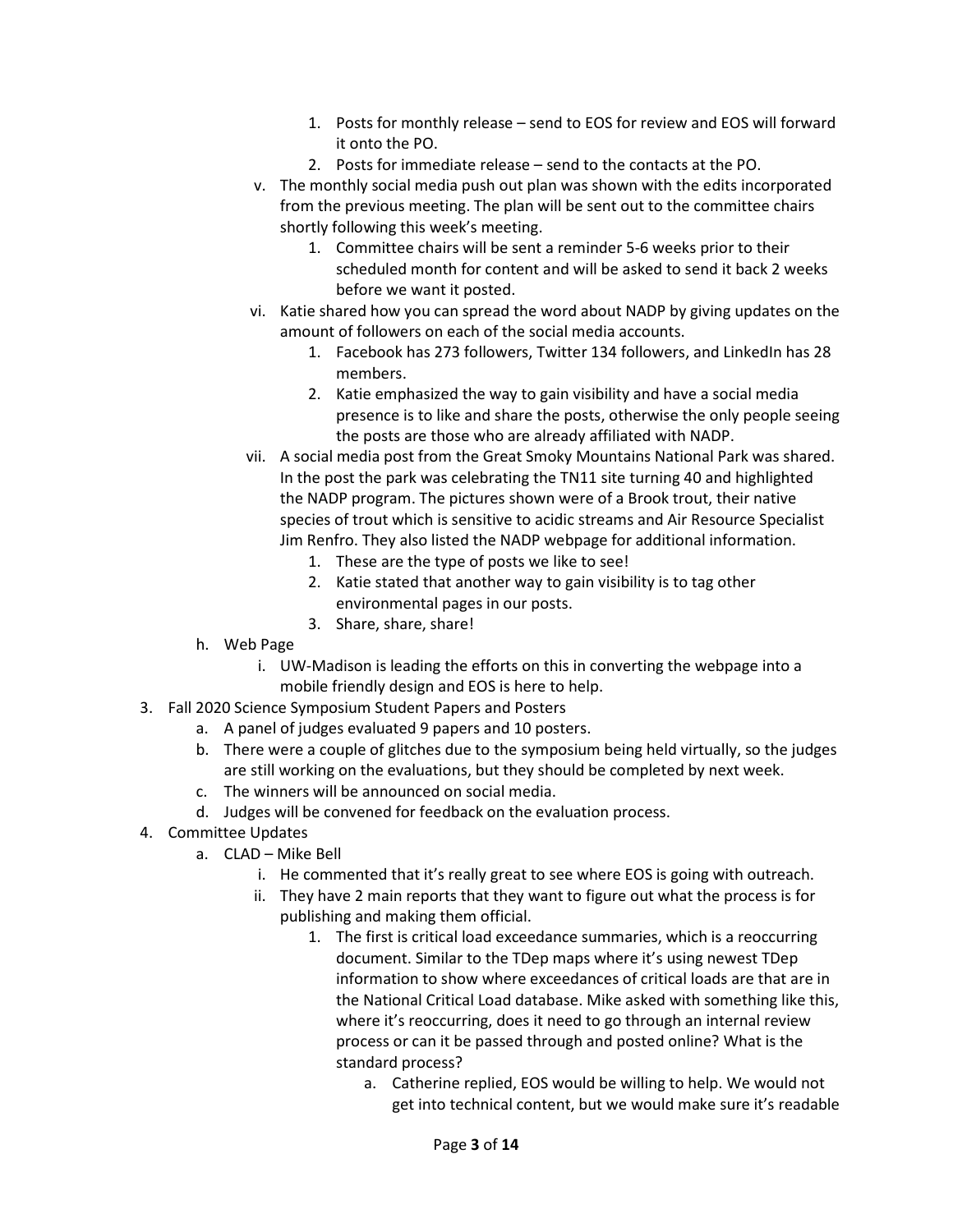and understandable to the public. We would then pass it along to the PO for posting on the webpage.

- b. Mike: does it need to be signed off on by the PO once that initial review is completed? We're trying to figure out the process as we are developing these things. Do we need to send it to you (EOS) or do we send it directly to the PO?
- c. Catherine: it will probably depend on what the item is. If we wanted to send it concurrently we could probably do that to speed up the process a little bit. Just like the brochures, it goes through us and then to the PO, so we've had interaction with both of them. We don't have to make it super formal.
- d. Chris R: What would you like us to provide Mike? What would be helpful?
- e. Mike: we feel this is an already edited and scientifically accurate document. We want to make sure that we are following the expected submission and posting structure. Do we send it to Bob and he puts it on the website or does EOS want to make sure they are involved in the process of what we are calling an NADP document?
- f. Chris R: I agree that it probably depends on what the document is. I've had more experience with the TDep maps and I don't think those ever ran through EROS or EOS. For something like this, that's an actual product that a science committee is putting together I don't know that it needs to go through EOS. If you're putting together more of a fact sheet, brochure, or something that has more of a forward facing view to it then I think that is a place where EOS can help and be involved with the overall theming and look of it. I'm happy to participate and be a part of the review process, but I want it to be a productive process, not one that's going to slow it down.
- g. Mike: this is something that was approved and (A) it was published in 2017 and (B) it was previously approved by the Executive Committee. So it sounds like if all we're doing is updating data like TDep is, and it has gone through our internal review and it seems fine, we should be able to send it off.
- h. Several people agreed.
- i. Greg W. wanted to clarify Mike's question. Is EOS a technical review committee, like a clearing house, to make sure that things are scientifically robust in order for them to go onto the NADP website? I think that the answer is no and I think that's what you were asking.
- j. Mike: pretty much. Within the park service we have our natural resource reports and there's a technical editor for those where we have to send it to them. They sign off on it and give it a natural resource report number and then it goes online. If it had to go through EOS, in terms of keeping track of everything being produced, then it makes complete sense to me because we are a government organization and it has 15 checks for everything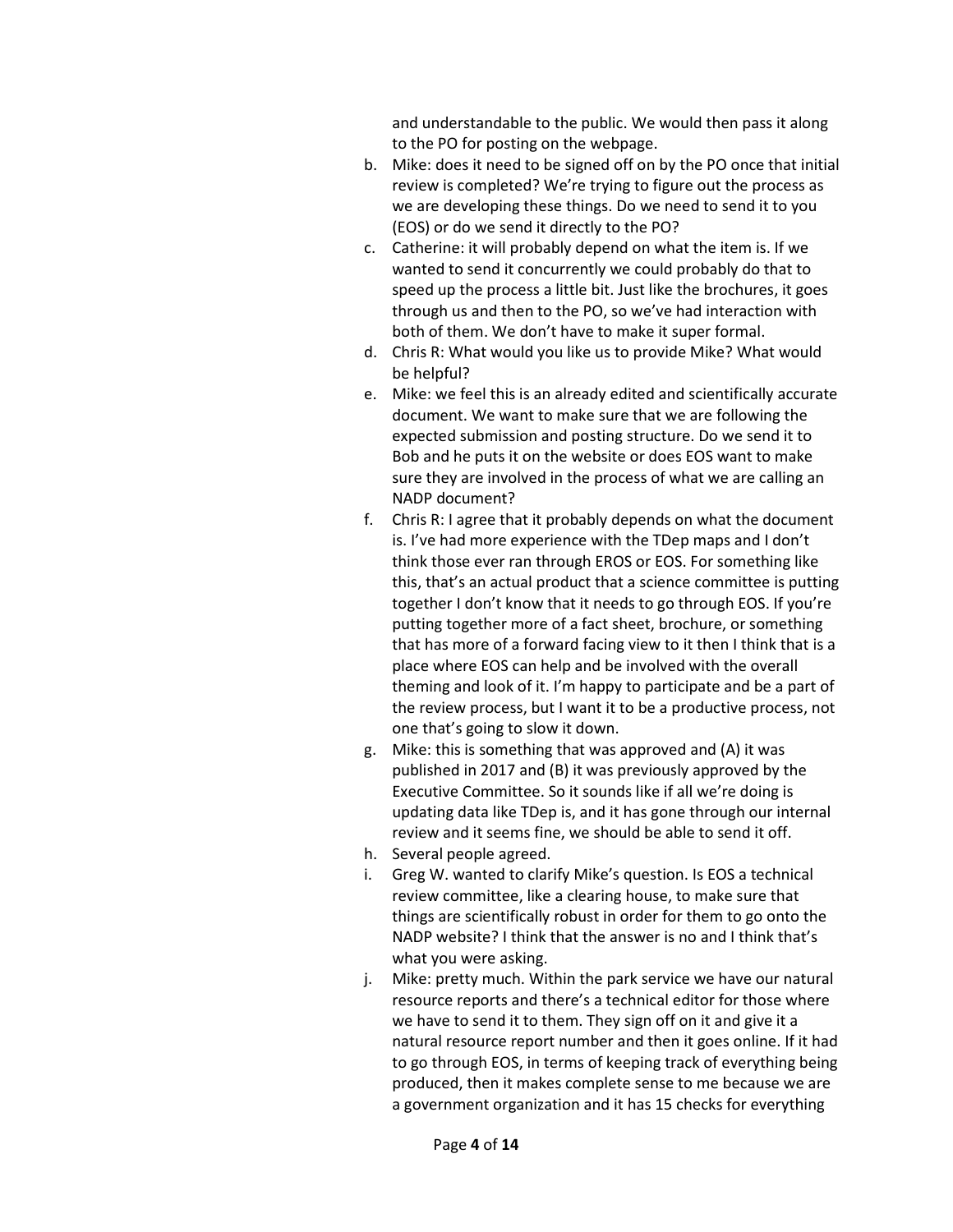we do. For me it's weird not having that because I'm so use to it.

- k. Greg W: so in the past and then again for this report are you saying that you've had Executive Committee review to make sure that it's up to standard and ready to be posted on the website?
- l. Mike: no. I think the first time it was just getting approval to make this report, as in using TDep to assess critical loads because it was a new thing we were doing. Since that was approved, there is a current one on the website and we just need to make updates.
- m. Greg W: this may be something we need to talk about in some committee, maybe this one, about do we have a formal process for review of NADP related reports that are not an agency report, such as a natural resources report or USGS scientific investigations report? One that is truly an NADP report, do we have a review process for that? I'm not sure that we do. I just wanted to clarify that that was your question.
- n. Chris R: I think that's a really good idea Greg. Others agreed.
- o. Catherine: I think we've hit on two different things with this discussion. (1) If it's a forward facing outreach type of product then EOS will be using its expertise. (2) If it's more of a scientific review then we will need to convene other scientists and groups to review the content. EOS can be involved, but dependent on the type of document will determine our level of involvement.
- p. Mike: so this brings me to my second point. This is in regards to that natural resource kind of report or more of an analytical report. The CLAD workgroup has been developing this report on critical loads within the Bridger-Teton National Forest. We were wondering if NADP is the appropriate place to try and publish this or if we should be going through one of the federal agencies? This is something that has been done as a joint effort across all federal agencies that we felt it would be better as a how to use critical loads report being associated with CLAD versus being associated with the agency. One of the things that goes with this question if the answer is yes, is can NADP provide DOI numbers for our report so that they are more easily citable through UW-Madison?
- q. David G: I think that we likely can, but I'm not updated on the system here. I can find out for you.
- r. Chris R: I know Bob has been working on that with data products. We can figure that out.
- s. Mike: do we want to have those type of reports as NADP products or should we be pushing those somewhere else? This is very different than the general public facing things, this is more of a scientific report that isn't necessarily written for the public space.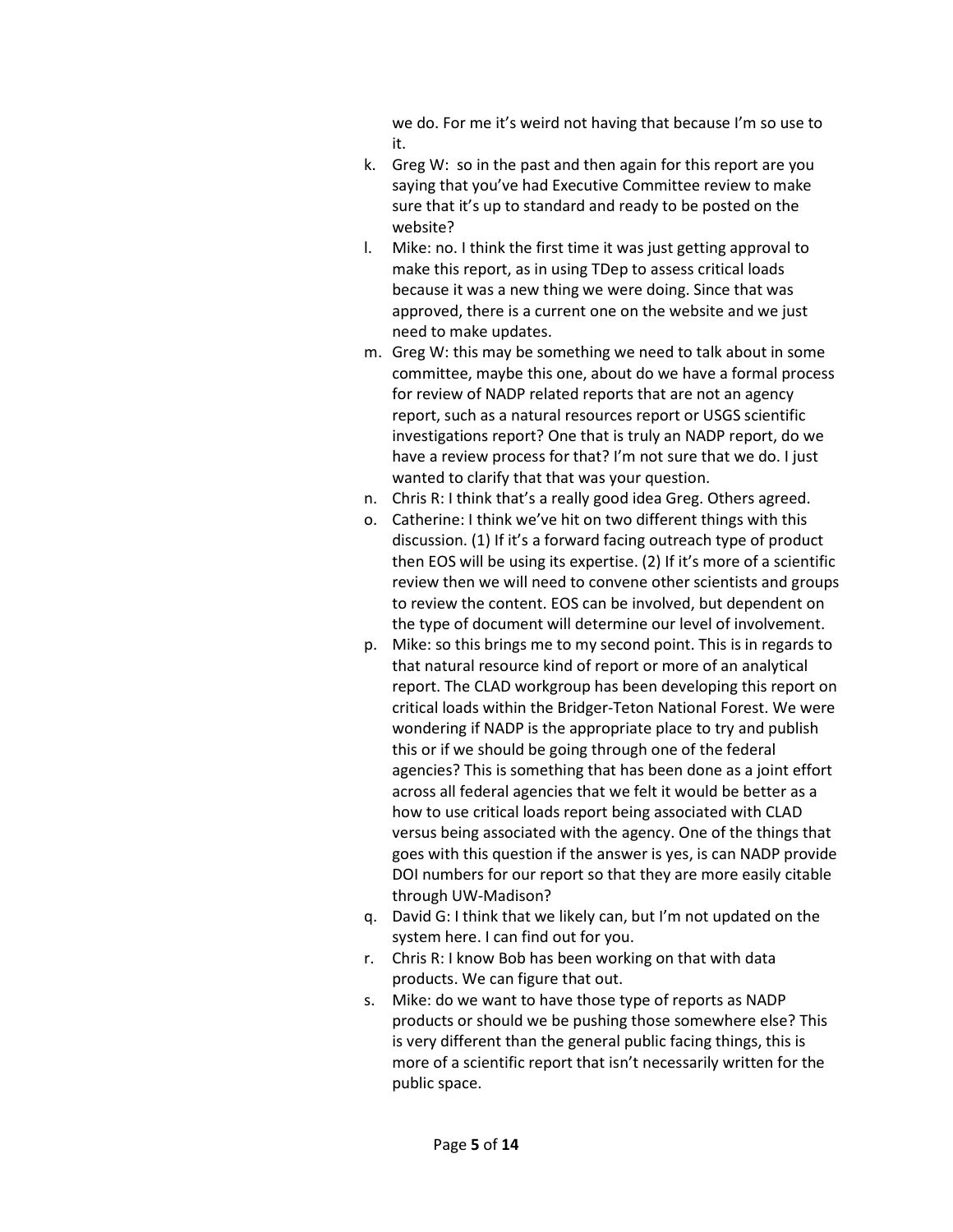- t. Kristi M: originally Chris and I were both thinking that if it's NADP work centric that EOS would provide the review and there would be a checks and balances system that way. I've always had the question with the TDep fact sheet and it's very similar in what you're going to be doing Mike. Should EOS be a check mark to go through or are we concerned about creating another level of bureaucracy? So do we have that conversation here or do we have that conversation in Exec? What's the way to move forward on that question?
- u. Bob L: I have a question for David. Is there any type of review process within the WSLH that we need to go through?
- v. David G: I don't think so, but I honestly don't know for sure.
- w. Bob L: I think they've been more hands off than the IL State Water Survey was. David agreed. As far as DOI's go, I'll have to talk to the UW DOI person again. About a year and a half ago they were making a change where they were going to publish DOI's themselves, but they didn't have pricing and we were unsure what our level of need would be. I'll touch base with her again next week.
- x. Greg W: so Kristi's question is what is our process for information providing quality assurance? I think it's pretty standard practice in a journal to have two technical reviews. So if you have the document reviewed by two people who were not authors on the report and that could be, or perhaps should be someone within NADP. That way you're sure that the NADP data is being used in the right context and that we're not saying anything that would be counter to our standard practices in NADP. Maybe we should have one of those reviewers be an NADP person.
- y. Mike: do you mean a PO person or just someone who attends NADP meetings?
- z. Greg W: I think someone who is familiar with the program and is active in the program. So if you have two technical reviews then you can tell the Executive Committee that yes, it has been reviewed and we think it's up to standard and we are going to give it to EOS. I think this would be sufficient.
- aa. Kristi M: when you say give it to EOS, does EOS then give it a round of review or they're just passing it through?
- bb. Greg W: that's a good question. I'm assuming if we're going to be putting something on the web and we're now going to have something that's going to face the public then EOS should at least know about it. At least be the entity that facilitates working with Bob or working with DoIT to get it distributed.
- cc. Chris R: I would suggest Greg, that it go to EOS and then by EOS approving it, it would go to Exec. Not the other way around. I don't think you want Exec being the clearing house for this.
- dd. Greg W: no, I'm not saying Executive Committee should have to approve it. If something is going to go online and you're going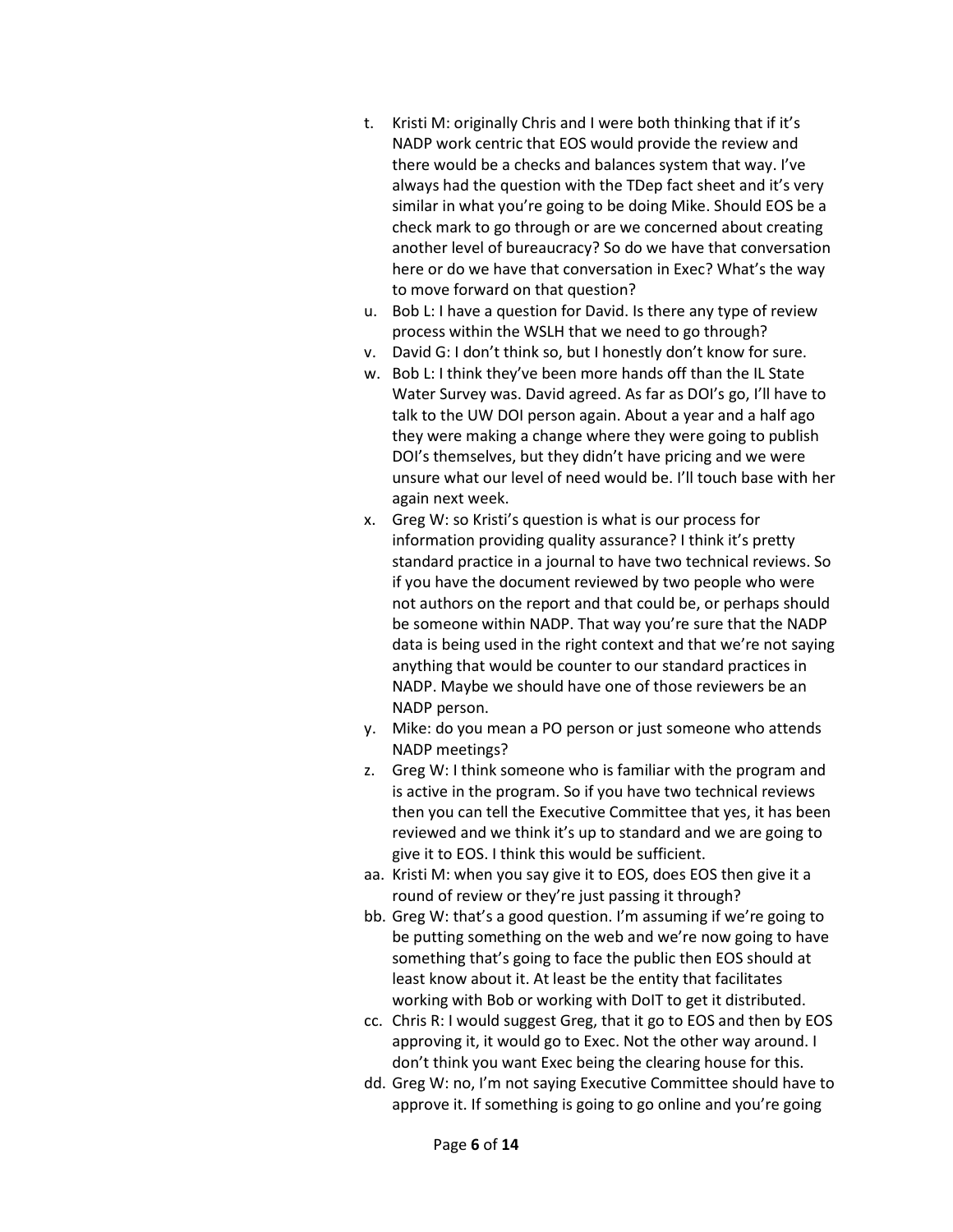to report it in some subcommittee or science committee, right? So the minutes from those committees eventually go to Executive committee where they're accepted. I'm not saying you have to come to Exec and say I have this report and it's ready to go, can I send this? I'm saying if you have a report that's been reviewed and it's ready to be published on the NADP website, then that's where EOS can be a clearing house.

- ee. Catherine: Greg would it be a good idea to get a couple of people together to draft a policy or process on how to do certain things? Such as this is the level of review that we would do for a fact sheet or brochure and then this is what it would be for a technical paper. We could draft some kind of guidance and figure out who the appropriate people are and how much review needs to happen at each step and stage. That way we would have something we could follow.
- ff. Mike: we have done an internal review on the document with outside authors who have been part of the meeting and CLAD, but not helping writing the report. That part is done. I can write up a little summary of the main reviews and responses. I can do a response in how we modified the report to fit that information and I can submit that. I'd be happy to sit in on this group and talk through how we do things in the Park Service and it would be good to hear how the USGS does things.
- gg. Greg W. noted that the USGS review process is lengthy and we don't want to go that route. If we can just document that this has been looked at. Basically we're asking NADP to be a publisher and we're putting scientific literature out that needs some seal of approval. By virtue of it being on the NADP website, we're saying that this has the NADP seal of approval. When I published stuff at Illinois it had to go through the whole USGS process. Any report that has had agency level review, I don't think needs any further review. The agency is standing behind that report. So if we're now going to say NADP approved it then we should have some kind of review process so we can stand behind this literature. Especially if we want to give it DOIs so that it can be citable.
- hh. Kristi M: I wonder if there is a distinction between posting an agency document to the NADP website vs a document that has the NADP emblem on it. We're talking about a process that isn't broken and I don't want to overdo it either. Thinking back to the TDep whiter paper, we just worked with Bob to get stuff online.
- ii. John W: the TDep white paper went through the entire EPA ORD review process. It had the technical reviews that Greg is mentioning and full agency reviews. Once those reviews were done we gave the PO an opportunity to look at it, made sure the disclaimers were appropriate for all parties and then it went right to Bob and it was posted.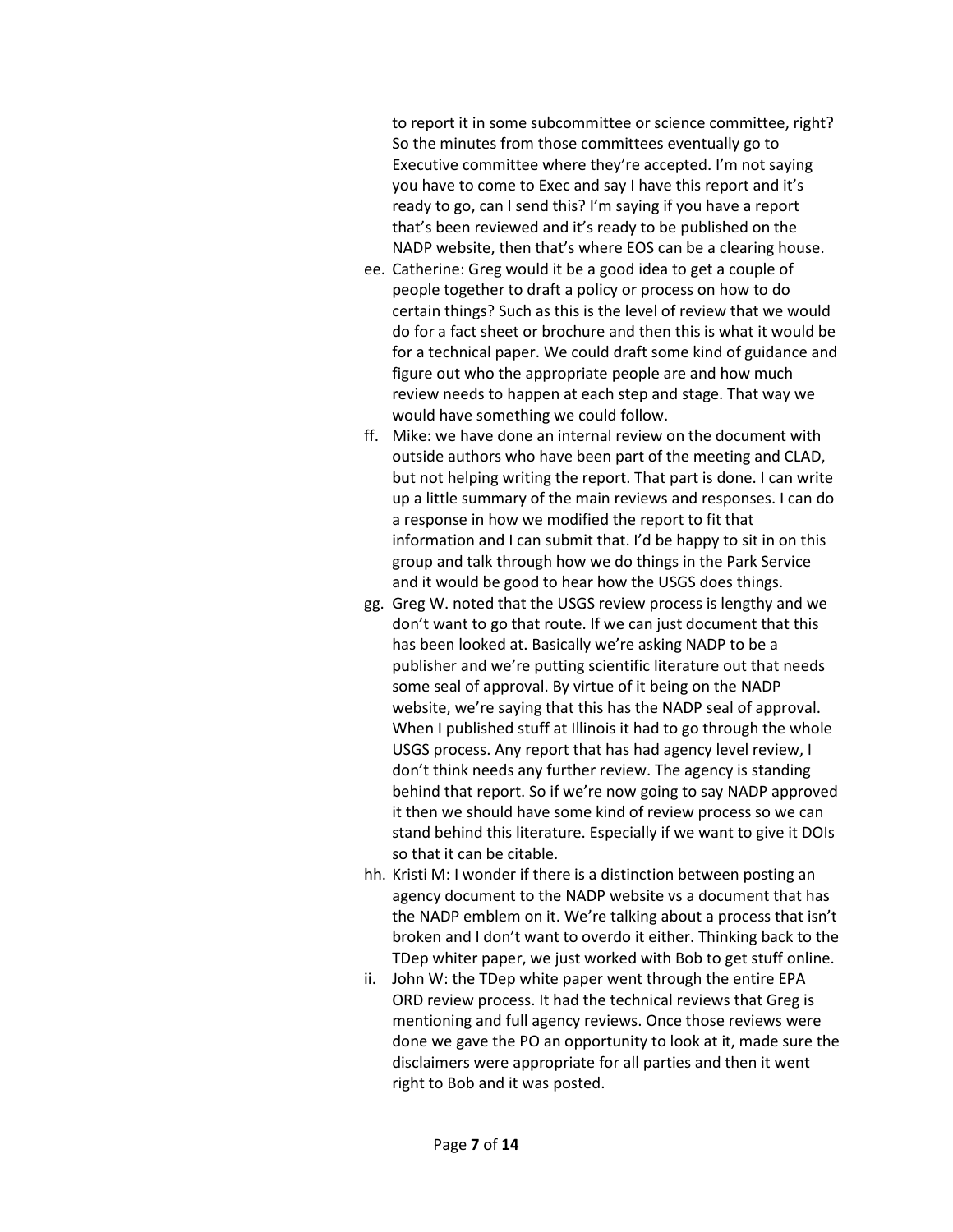- jj. Kristi M: I think that's appropriate. I don't want to create a whole bunch of steps in between that process.
- kk. Several people agreed.
- ll. Camille D: it would help if we had guidelines that just state that. So if there is someone newer to NADP then there's a written procedure to follow. It won't always be Bob posting to our website. Eventually it might be a student or an associate chemist posting these documents and it would be good to have guidelines to follow. That way they would know for sure, yes I can post this or no there's a step missing here and reach out to the appropriate contacts. Even if we have to keep it as simple as possible then at least there is something to refer too and then that way we have a starting point.
- mm. Kristi M: now that the way this EOS committee is structured and that all of these groups are coming to EOS reporting on the things that they are working on, there should be no surprises. That's something we want to avoid as well and with this new structure there should not be any.
- nn. Catherine: so there are two things we should address. (1) If there are multiple agencies that are a part of the paper then making sure all of the agencies involved have had a chance to review the document. (2) In between the Fall and Spring meetings have a check-in with our committee chairs, maybe a quarterly meeting, just to see if there is anything in the works that we need to do.
- oo. Donna S: I do want to point out that the version of the TDep report that is on the website does not give any indication that it's a cleared EPA report, where on the EPA side it does have an official EPA report number. So there is a distinction there. In the case of an agency report that does kind of make it a grey area of what it is that you want to post. If you're going to say that it's been cleared by the agency then maybe it should be the version that is the actual report rather than a version that just has the EPA logo on it and I don't know how you want to handle that. The other thing I would recommend this group do, like John was saying, is we had a disclaimer that fit everyone's needs. This group may also want to come up with the disclaimer language that needs to be a part of reports that go on the website.
- pp. Greg W: I would suggest for the benefit of EOS and this meeting that you do have a core group of people that come together and discuss this and come up with a process. Hopefully one that is simple and stream-lined, but one where we're covered. I propose we table this, but Mike brings up a really good thoughts and questions.
- qq. Donna S: if any report, even if it's not considered an EPA report, if it has an EPA author probably like USGS it's still going to have to go through clearance. You can't make it public and have an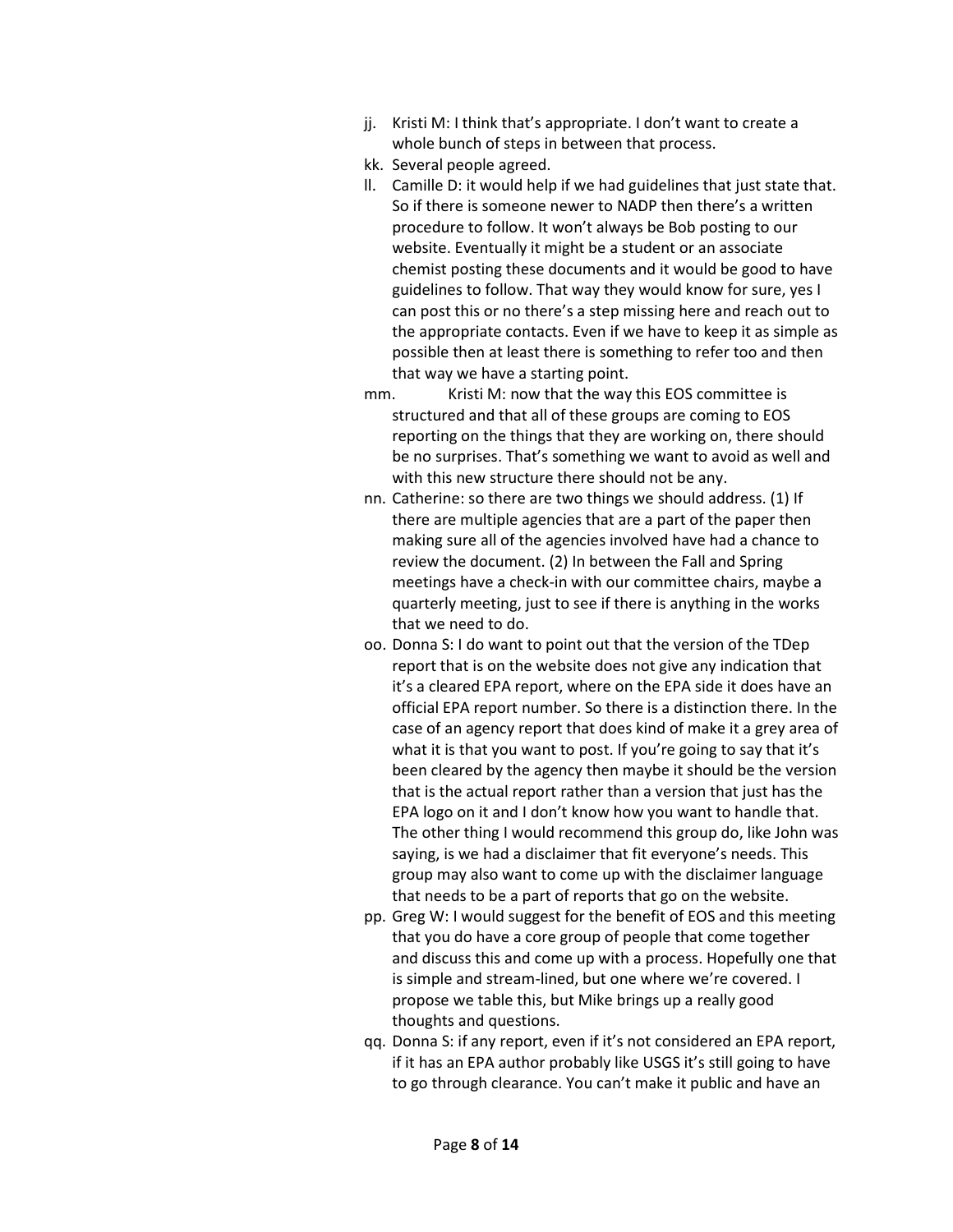EPA author on it and not have it go through the EPA clearance process.

- rr. Greg W: right. I think anything like that should be sufficient review. It should be no problem. If you put your emblem on it then it's your report. NADP is just distributing it. Whereas, if the only logo on it is the NADP logo, then it's an NADP report.
- ss. Donna S: what I'm saying is it could have the NADP logo and be an NADP report, but if it has an EPA co-author or an ORD coauthor on it, it's still going to have to go through our clearance process. Even though it's not an EPA publication it doesn't matter.
- tt. Greg W: right, exactly. Same thing with the USGS. So I think we're covered there. We can say this has EPA co-authors or USGS co-authors and it can't go anywhere unless it's been reviewed so we're good. I think what Mike was asking is a little bit different. We're producing this thing and it's an NADP report, but it's not a park service report. It's got co-authorship from a lot of different agencies. I think if the agencies have reviewed it then we are covered. I think it's just those grey areas that we need to figure out the next steps.
- uu. Mike: it's going to go through all of those review processes so it will come in sound. Do we want to do bigger outside citations, templates of structure, or does that matter? Can we be just more general with this?
- vv. Greg W: I would suggest we not be reformatting anything to some sort of standard NADP style. That just creates a lot of work.
- ww. Mike: no, I just want to make sure I'm following the correct protocols.
- xx. Greg W: I don't think that it's time well spent to try and reformat everything into an NADP format.
- yy. Mike: based on what the other committees are doing, I don't foresee this being a regular enough process that this would be necessary.
- zz. David G: a simple alternative there would be if you want similarity to put a NADP cover sheet on it with the logo and DOI if that's appropriate. Greg agreed.
- aaa. Mike: I'll put all of this together and send it onto EOS to keep you informed.
- 2. CLAD is hoping to start a webinar series in January and it will go monthly for 7 months. They're working on the final schedule right now and speakers. EOS could help get the word out.
	- a. Catherine: we'll ask you for the content to push out, but we can certainly help you with the outreach.
- b. TDep Kristi Morris
	- i. We have identified Nathaniel Javid to help us with the formatting of the TDep white paper fact sheet for managers. Our goal is to get that done by the end of the year.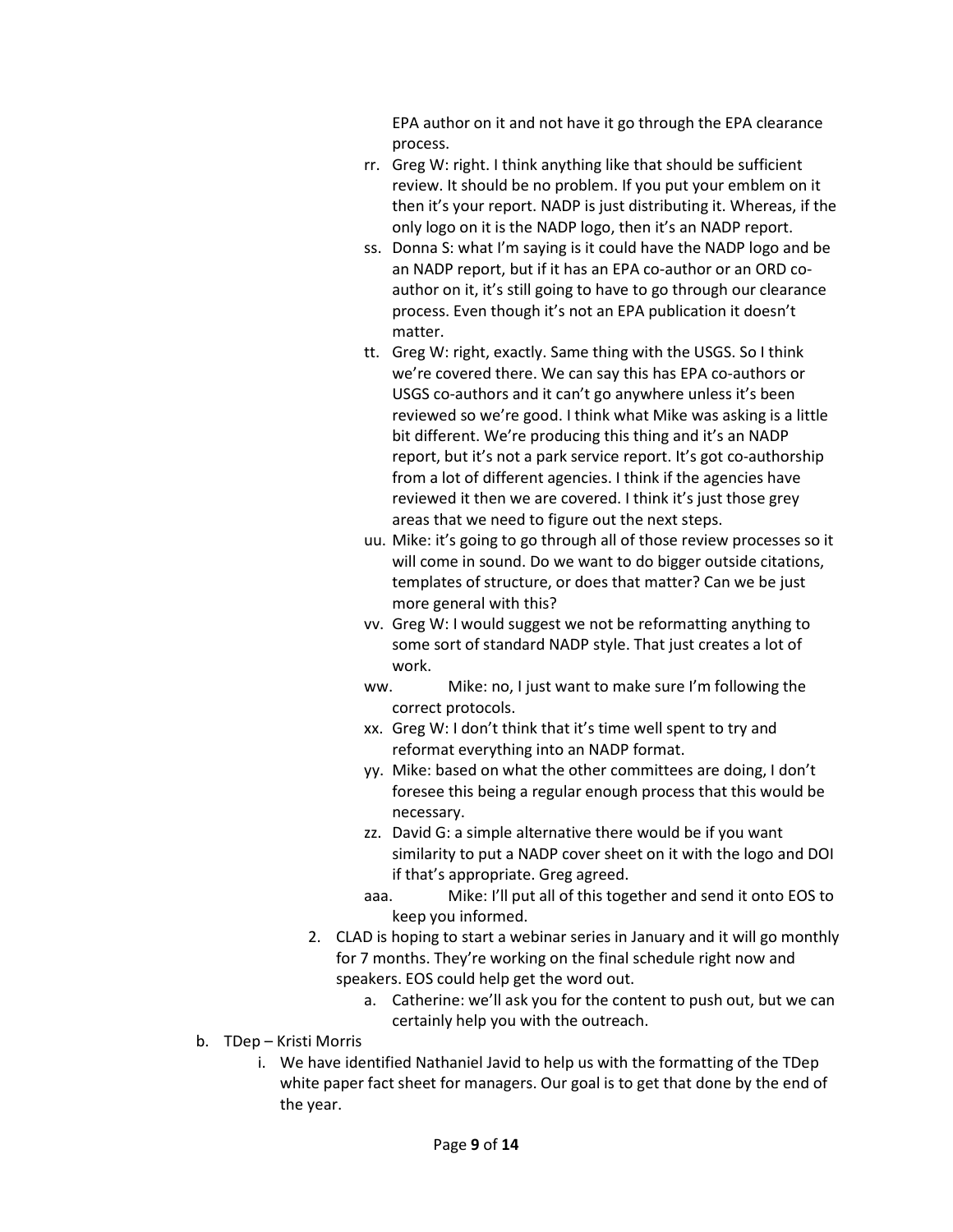- ii. Based on the last conversation, there was a team of about 5 people who worked on the text and graphics for the fact sheet. Do I need to identify two other people from EOS to review it when the fact sheet comes together?
	- 1. Catherine: you can send it to just Katie and I since Chris was one of the people that originally worked on it.
- iii. Greg B: we talked about developing an engagement plan for the stakeholder workgroup. There was some discussion about involving EOS in that. I don't think we're at a stage to incorporate EOS into that, but that's something coming up the road.
- c. AMSC Andy Johnson
	- i. We have not had any discussions or recommendations at this point for you folks, with regards to AMSC and education and outreach activities. We've been struggling to keep things going, but I was encouraged by the meeting last week. There is nothing in particular at this time.
	- ii. Catherine asked about a proposal that came up during their meeting. Andy said it was a grant proposal and that they have a rough outline of it. They need to refine it and then they can use it to shop around. They're going to solicit the help of Jamie and David Gay.
- d. MELD Kristi Morris (filling in for Colleen and Rick)
	- i. Working with Bob to get an official page on the NADP website. We'll continue with that process until someone says it needs to be reviewed.
	- ii. We like the new MDN reports that are being generated. They are offering their help for review.
	- iii. Colleen wanted to mention that if we ever get to meet in person again in Madison, she would still like to do a dragonfly sampling event at the arboretum. She does have a research permit already. She would be looking to engage EOS in outreach leading up to the event.
- e. NOS Winston Luke
	- i. The PO is looking to use social media to address site support issues and those details will be posted to the site support page.
	- ii. There have been discussions of holding regular training webinars for new site operators and continuing education for existing site operators. The PO will be looking for feedback on the content that should be included there.
	- iii. We'll highlight the new website when it's ready.
	- iv. Something that was initially discussed in QAAG, but relevant here is we've organized a workgroup to address ongoing site operator training and continuing education issues, as well as devising a more streamlined process and procedures to ensure that new site operators as they transition in receive proper training. So the PO will be more aware when those new operators come online and those training materials can be pushed out.
	- v. NOS will work on highlighting special studies that are being conducted: microplastics, dust and phosphorus issues, as well as emerging measurements that have been discussed such as total nitrogen/total phosphorus and PFAS.
- f. DMAG Bob Larson
	- i. We just finished the annual report and I'll soon be putting the 2019 maps on the website, so we can use social media to promote those.
	- ii. The website change is coming up so they'll be a lot of communication about that.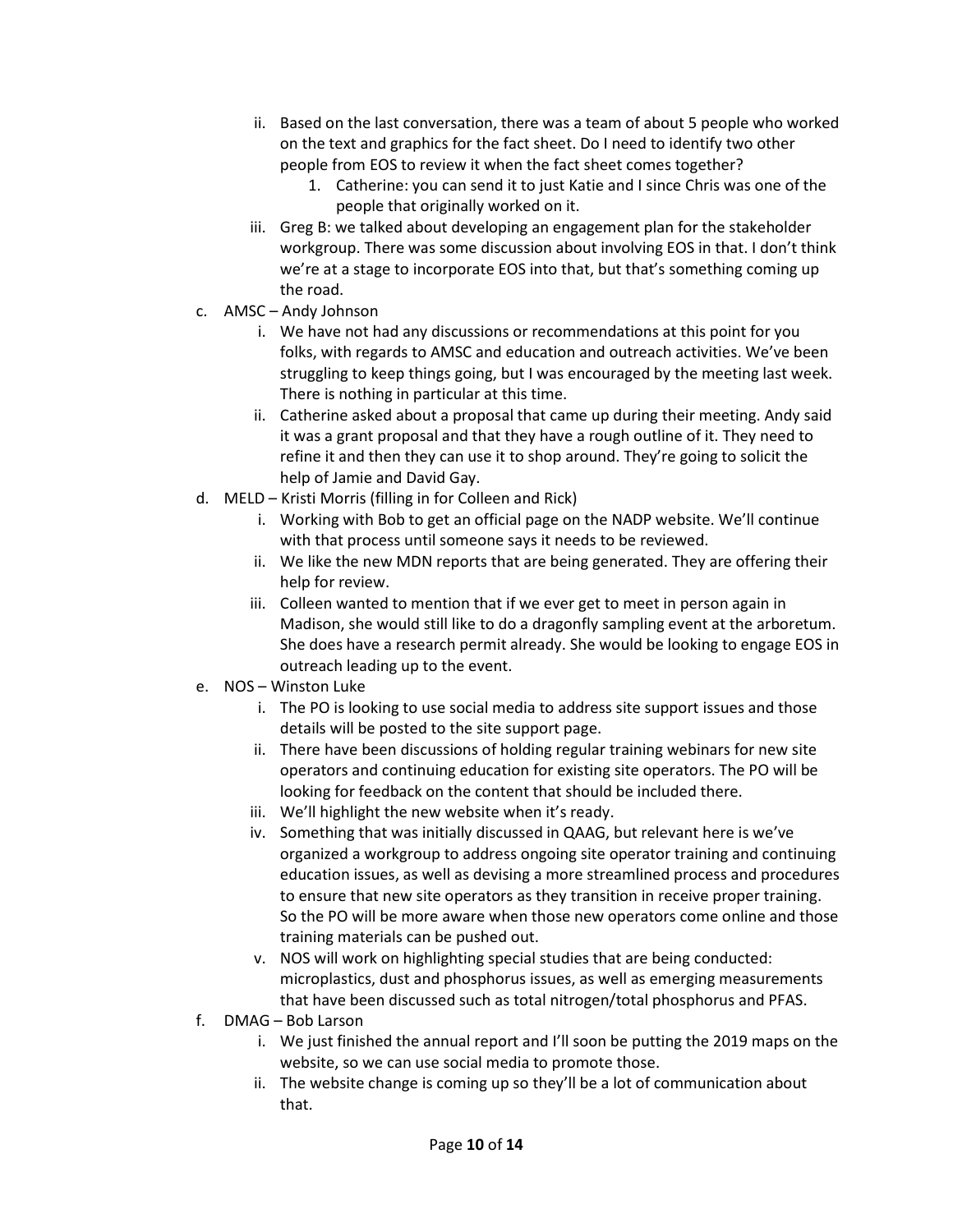- iii. Reminder: our listserv addresses are going away and it will be replaced by Google Groups. That will be happening next week. There will be a final email that is sent from the current listserv saying that you'll be receiving one from Google Groups announcing the new group. That email will be followed shortly by another one from Google Groups saying welcome.
- g. QAAG Camille Danielson
	- i. The main thing they are working on is the data quality objective (DQO) meeting that they are going to have in January. There's a group working on NADP citing criteria. I don't know of any needs that we have for your committee at this point.
	- ii. We have posted recently our quality assurance reports, our joint quality assurance plans for the laboratories, and our table of contents for all of our SOPs. Not sure if this is something that external people would be interested in or if there is any desire to communicate that out.
		- 1. Greg W. commented that he didn't think there needed to be anymore review of those documents.
		- 2. Chris R. said that he thinks anything can be a post, so send us your QA graphs.
		- 3. Greg commented that he thinks these reports demonstrate that quality is important to us and we're staying on top of things.
- h. CityDep Greg Wetherbee
	- i. I can't think of anything to have EOS help us with right now.
	- ii. We're working on an NSF research coordination networks grant proposal that is two pages and is going to go out to program managers within NSF to get their feedback. From there they take their feedback and write the proposal and then it gets submitted to NSF. The grant is to try to bring different networks together within cities to talk about ways for collaboration for air quality monitoring in atmospheric deposition. We're also trying to weave in a human health aspect to it, which is where AMSC will come in. If we're fortunate enough to get the grant then maybe we'll want to make a big deal out of it. However, this is a ways down the road.
	- iii. On another note: CityDep has never been granted official status by the Executive Committee nor are we asking for it. This means in the Governance Document we should not probably be mentioned. It currently has a home within TDep.
		- 1. Catherine responded that she would take a look at the Governance Document and see if CityDep is mentioned. If it is she will remove it.
- i. Catherine opened the floor for any other comments or questions.
	- i. David Gay had a suggestion for EOS. You might recommend to all of these sites, subcommittees, and committees that one person be assigned the task of being on the lookout for material that can be used for social media and then send it along to EOS.
		- 1. Catherine: we do have two people assigned from each committee already, so maybe one of them could be the social media reviewer.
	- ii. Winston Luke commented an additional item from the NOS update. There have been discussions in both QAAG and NOS about evaluating siting criteria for the wet dep sites and the impacts of those violations of criteria on data quality. Tim Sharac is leading that effort with a lot of input from Mark Olson and others.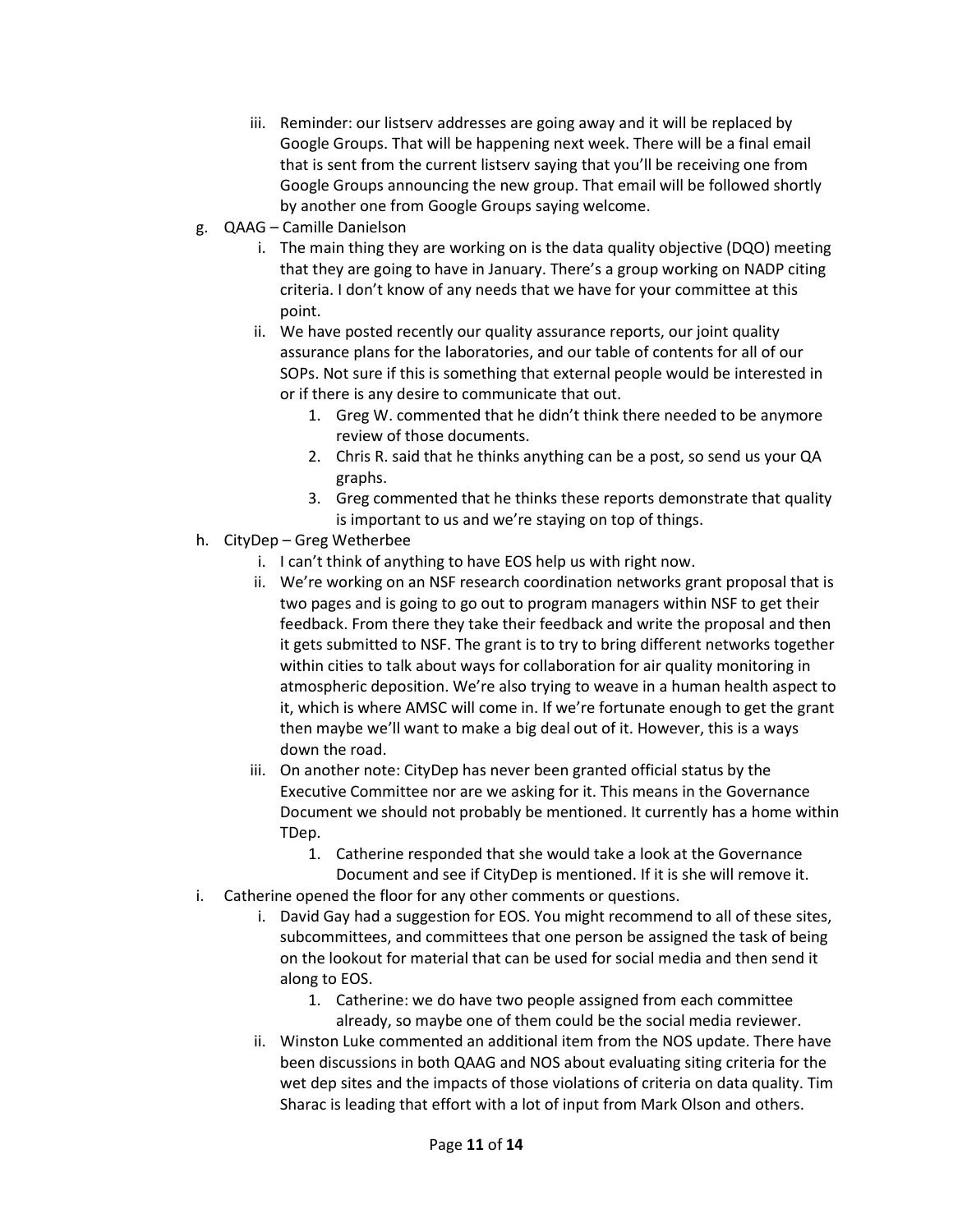- iii. Andy Johnson mentioned that in the Governance Document he thought there was a section that mentioned Ad Hoc groups that CityDep could potentially fall under.
	- 1. Catherine: I don't think Ad Hoc groups are specifically named.
	- 2. Kristi M. confirmed that the Ad Hoc groups are all lumped together and once you come out of being an Ad Hoc group then you get official status.
- iv. Chris Rogers had a question for Bob. What is the plan for getting instructions out for using the new Google Groups? Are you going to provide those to the chairs and secretaries?
	- 1. Bob responded saying, right now it looks like people will not be able to subscribe and unsubscribe themselves. They'll have to put requests in to the PO. Next week when we send out the last and initial emails, there will be instructions on how to use them and we will follow up with the chairs/officers.

## 5. New Business

- a. Highlighting publications Chris Rogers
	- i. We need to use low hanging fruit for social media. One idea that we had talked about was the use of Google Scholar to get notifications when publications have been listed using NADP data. We should put those on social media. If David G. agrees for someone to get these notifications from Google Scholar, then someone at the PO office can pop these links in when they are notified. We could have 300 posts we could make a year that would just be related to publications.
		- 1. David agreed that there are some great papers that come out that would make for good posts. He noted that the PO use to highlight them in the newsletter in the past.
		- 2. Camille D. suggested not posting every one if there are hundreds, but maybe one per month.
		- 3. Mike B: it's really easy to schedule tweets. Some programs will once a month find 5 papers and schedule one to come out a week. It would take 10 minutes to find those and then you can let it be for a little while. It would be an alternative to searching all of the time.
		- 4. Chris R. agreed that maybe doing a couple of publication posts a month is a good idea. He emphasized that he thinks we are currently not putting up any content that is incentivizing people to want to share our stuff or participate in social media. Anything we can do to drive the content and generate interest is important. He wants to make this more of an automated system rather than it having to go through a review process.
		- 5. David G. commented that someone at the PO could do this. He said he could find someone within the PO or at the labs that is younger that could do this pretty easily.
		- 6. Greg W. suggested someone even younger such as a student. Possibly engage a marketing student. They could then target groups, like ones in California, to send out mercury information from MDN data. In order to target these groups, you'll need someone technical.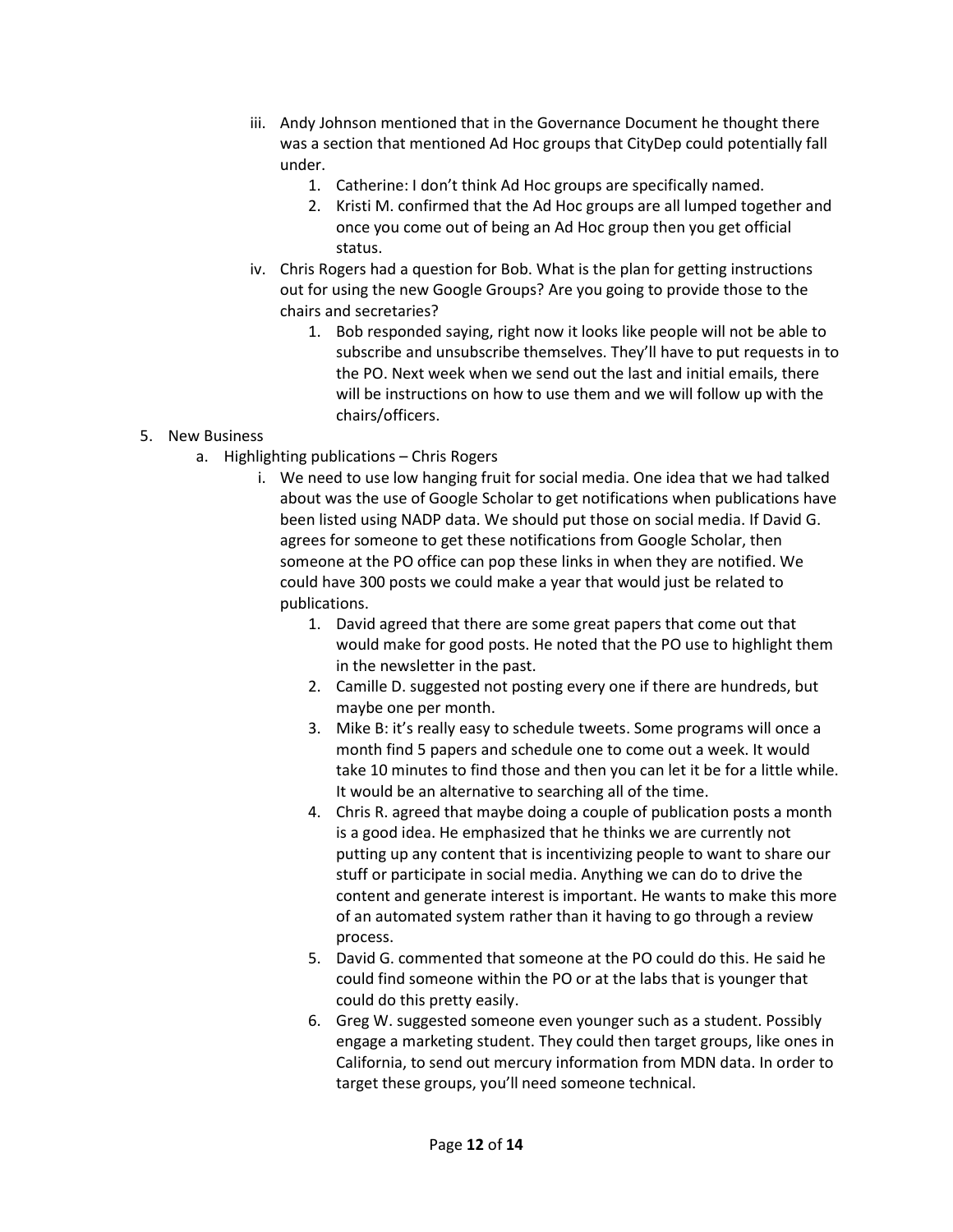- 7. David G. agreed that the more information we push out the better and if we can find new places to push it out, even better.
- 8. Margaret Johnson volunteered.
- 9. Bob L. commented that during Mark Olson's talk he mentioned the PO is hiring a part time person and they are supposed to be dedicated to outreach.
- 10. Chris R: Catherine, Katie and I will get together with David G. soon and identify these people so that we have names and can move forward with the social media plan.
- b. Anything else? Catherine Collins
	- i. Winston L. commented in terms of content on the social media sites, NOAA has a "postcards from the field" that they do. Maybe we should have a more concerted effort to have site operators send in photos.
		- 1. Catherine agreed that this is a great idea.
		- 2. Richard T. said he's been having site operators send him photos especially sites with wildfires nearby or the sites impacted by the recent hurricanes. He mentioned there is a plan to get those out.
		- 3. David G. suggested we could push these out under the guise of weird places we look at rainfall chemistry. Or cool places.
		- 4. Camille D. suggested you could have a site of the month. Others agreed this would be a good idea. David G. commented that we occasionally use to do this in the newsletter where we would interview site operators.
		- 5. Chris R. commented it would be great if site operators would go on social media and post a picture of their site and then tag us. Basically cut the PO out of it. Ideally if we can get to that point then we've actually gotten somewhere.
		- 6. Catherine said it would be a good idea to give site operators some bullet points of what they could talk about in their post.
		- 7. Richard T. suggested that we could revive the sampling selfie. He thought the Park Service did that a couple of years ago.
		- 8. Mike B. commented that this is something people enjoy and it's an easy post. He suggested we could get some TikToks of sampling.
	- ii. Catherine asked if there was anything else. Hearing nothing she made a motion to adjourn. Camille D. moved and Andy J. seconded.

## Participant List

Greg Beachley Mike Bell Katie Benedict Katie Blaydes Amanda Cole Catherine Collins Christa Dahman Camille Danielson Nichole Davis Cari Furiness